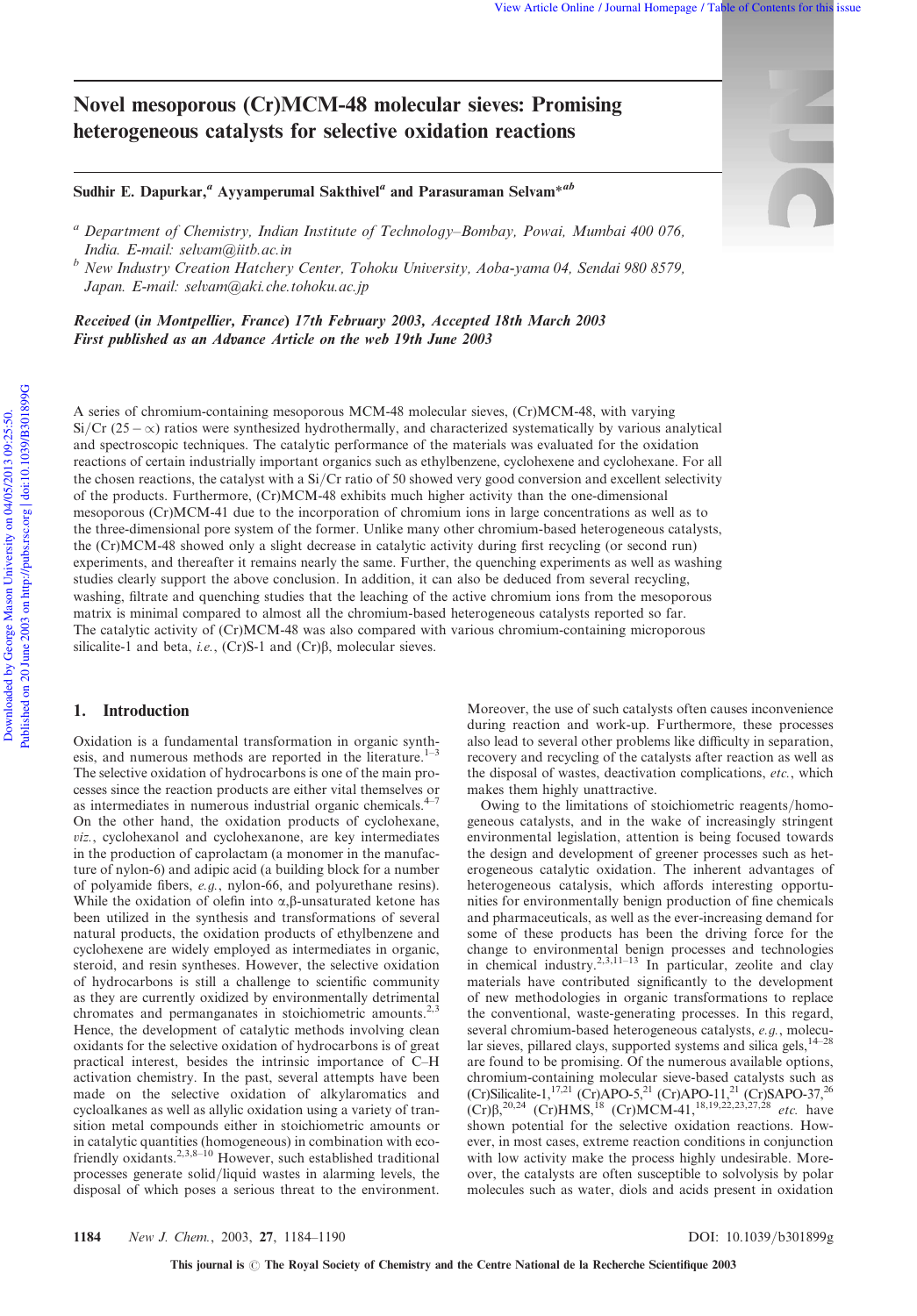mixtures resulting in extensive leaching of active species metal ions under the reaction conditions.<sup>21,29,30</sup> In addition, the catalysts are persistently deactivated by strong interaction of such polar solvents thereby preventing diffusion of the reactants to the active sites. It is, however, noteworthy here that we, recently, reported mesoporous (Cr)MCM-41 molecular sieves,  $27,31-33$  which show promise for a variety of industrially relevant transformations. Although (Cr)MCM-41 exhibits high activity under mild conditions, the catalyst, however, showed a considerable initial loss in activity due to leaching of non-framework chromium ions. Therefore, the development of highly efficient processes/catalysts that generates low amounts of residues/byproducts with good activity is one of the main challenges to the scientific community. Thus, realizing the importance of catalytic oxidation and the urgent need to develop stable chromium-based heterogeneous catalysts, in this investigation, an attempt was made to synthesize, characterize and explore the catalytic properties of mesoporous (Cr)MCM-48 molecular sieves. The catalytic activity was tested for the oxidation of cyclohexane, ethylbenzene and allylic oxidation of cyclohexene reactions. Further, performance as well as the resistance against leaching under various reaction conditions of (Cr)MCM-48 catalysts were evaluated in comparison with frequently reported mesoporous (Cr)MCM-41 as well as microporous (Cr)Silicalite-1, designated as  $(Cr)S-1$ , and  $(Cr)Beta$ , designated as  $(Cr)$  $\beta$  catalysts.

# 2. Experimental

#### 2.1 Starting materials

The following starting materials were used for the synthesis of (Cr)MCM-48. Cetyltrimethylammonium bromide (CTAB; Aldrich; 99%), tetraethyl orthosilicate (TEOS; Aldrich; 98%), chromium nitrate nonahydrate  $(Cr(NO<sub>3</sub>)<sub>3</sub>·9H<sub>2</sub>O; Alfa;$ 98.5%), sodium hydroxide (NaOH; Loba; 98%) were used as sources for template, silicon, chromium and alkali, respectively. In addition, Tetradecyltrimethyl ammonium (TDTMA; SISCO, 99%) bromide, tetrapropyl ammonium bromide (TPAB; Merck, 99%) and tetraethyl ammonium hydroxide (TEAOH; Aldrich, 35 wt%) were used as the templates for the synthesis of  $(Cr)MCM-41$  and  $(Cr)S-1$ , and  $(Cr)\beta$ , respectively. Further, fumed silica  $(SiO<sub>2</sub>;$  Aldrich, 99.8%) and sodium aluminate (NaAlO<sub>2</sub>; EM Science, 39.9%) were used as the silica and aluminium sources for the synthesis of  $(Cr)MCM-41$  and  $(Cr)\beta$ , respectively.

## 2.2 Synthesis

The mesoporous (Cr)MCM-48 materials were hydrothermally synthesized in Teflon-lined stainless steel autoclaves, as per the following procedure, with a typical molar gel composition of: SiO<sub>2</sub>:0.25 (Na<sub>2</sub>O):0.30 (CTA)<sub>2</sub>O:62 H<sub>2</sub>O:(0.0025–0.02)  $Cr_2O_3$ . Initially, an aqueous solution of CTAB (25 wt%) was added in NaOH and stirred for 30 min. A solution of chromium nitrate in water was added to TEOS and stirred for 20 min. The latter was added to the first mixture and stirred for another 30 min for homogenization. The resulting gel was subjected for hydrothermal treatment at 373 K for 8 days. The solid product obtained was washed, filtered and dried at 373 K for 12 h. The as-synthesized samples were calcined using a tubular furnace in an oxygen atmosphere at 823 K for 6 h. For a comparison, mesoporous  $(Cr)$ MCM-41<sup>27,31</sup> and microporous,  $(Cr)S-1$ , <sup>17,21</sup> and  $(Cr) \beta^{20,24}$  catalysts were also synthesized hydrothermally as per the reported procedures with the following typical gel composition:  $(Cr)MCM-41-SiO<sub>2</sub>:0.25$  $(TDTMA)_2O:0.25$  Na<sub>2</sub>O:45 H<sub>2</sub>O:0.01 Cr<sub>2</sub>O<sub>3</sub>; (Cr)S-1-SiO<sub>2</sub>:0.5 Na<sub>2</sub>O:0.5 (TPA)<sub>2</sub>O:100 H<sub>2</sub>O:0.01 Cr<sub>2</sub>O<sub>3</sub>; and (Cr) $\beta$ – SiO<sub>2</sub>:0.037 Al<sub>2</sub>O<sub>3</sub>:0.435 (TEA)<sub>2</sub>O:0.037 Na<sub>2</sub>O:17.2 H<sub>2</sub>O:0.012  $Cr<sub>2</sub>O<sub>3</sub>$ . In addition, chromium-free siliceous MCM-41 and MCM-48 samples were also prepared and characterized as per the procedure outlined previously,<sup>34</sup> with typical gel (molar) compositions of:  $SiO_2:0.135$  (CTA)<sub>2</sub>O:0.075 (TMA)<sub>2</sub>O: 0.13 Na<sub>2</sub>O:68 H<sub>2</sub>O for the former, and SiO<sub>2</sub>:0.3 (CTA)<sub>2</sub>:0.25  $Na<sub>2</sub>O:60 H<sub>2</sub>O$  for the latter. Unless otherwise stated, the catalysts used in the present investigation were with a siliconto-chromium (molar) ratio of 50.

#### 2.3 Characterization

All the samples were systematically characterized by various analytical and spectroscopic techniques. Powder X-ray diffraction (XRD) patterns were recorded on a Rigaku-miniflex diffractometer using a nickel filtered Cu–K $\alpha$  radiation ( $\lambda =$ 1.5418 Å) and a step size of 0.02°. Transmission electron micrograph (TEM) was recorded on a Philips CM 200 microscope operated at 160 kV. Thermogravimetry/differential thermal analysis (TG/DTA) was performed using a Dupont 9900/2100 thermal analysis system under nitrogen atmosphere (50 ml min<sup>-1</sup>) with a heating rate of  $10^{\circ}$ C min<sup>-1</sup>. Surface area analysis was performed on a Sorptomatic-1990 instrument. Before the measurement, the calcined sample was evacuated at 523 K for 12 h under vacuum  $(10^{-3} \text{ torr})$ . The surface area and pore size were estimated using the Brunauer–Emmett– Teller (BET) and Barrett–Joyner–Halenda (BJH) methods, respectively. The pore volume was determined from the amount of N<sub>2</sub> adsorbed at  $P/P<sub>o</sub> = 0.5$ . Diffuse reflectance ultraviolet and visible (DRUV-VIS) spectra were recorded on UV-260 Shimadzu spectrophotometer with Whatman-40 filter paper as standard. Electron spin resonance (ESR; Varian E-112) spectra were recorded both at room temperature and liquid  $N_2$  temperature. Inductively coupled plasma-atomic emission (ICP-AES; Labtam Plasma Lab 8440) analysis was used to detect the chromium concentration in the catalysts.

## 2.4 Reaction procedure

Ethylbenzene oxidation. The oxidation of ethylbenzene (8 mmol) was carried out using 70% TBHP (16 mmol) as oxidant in the presence of chlorobenzene (5 ml) as solvent using (Cr)MCM-48 as catalyst (50 mg) at 393 K for 12 h.

Cyclohexene oxidation. The oxidation of cyclohexene (8 mmol) was carried out using 70% TBHP (16 mmol) oxidant in the presence of chlorobenzene (5 ml) as solvent using catalysts (50 mg) at 393 K for 12 h. Prior to the reaction, cyclohexene was purified by washing with successive portions of dilute acidified ferrous sulfate solution followed by distilled water. It was then dried with  $CaCl<sub>2</sub>$  and distilled under nitrogen atmosphere.

Cyclohexane oxidation. The oxidation of cyclohexane (18 mmol) was carried out in the presence of methyl ethyl ketone (5 mmol) as initiator at 373 K for 12 h using 50 mg of the catalyst with  $H_2O_2$  (18 mmol) as oxidant and acetic acid (10 ml) as solvent. After the reaction, the catalyst was separated and the products were extracted with ether. The separated catalysts were reactivated at 773 K for 6 h in oxygen atmosphere for recycling experiments.

#### 2.5 Product analysis

After the reaction, the catalyst was separated and the reaction products were analyzed by gas chromatography (Nucon 5700) with SE-30 and carbowax column. This was further confirmed by combined gas chromatography-mass spectrometry (GC-MS, HEWLETT G1800A) with an HP-5 capillary column.

#### 2.6 Washing studies

In order to remove the non-framework chromium ions present in the mesoporous matrix, the calcined samples were treated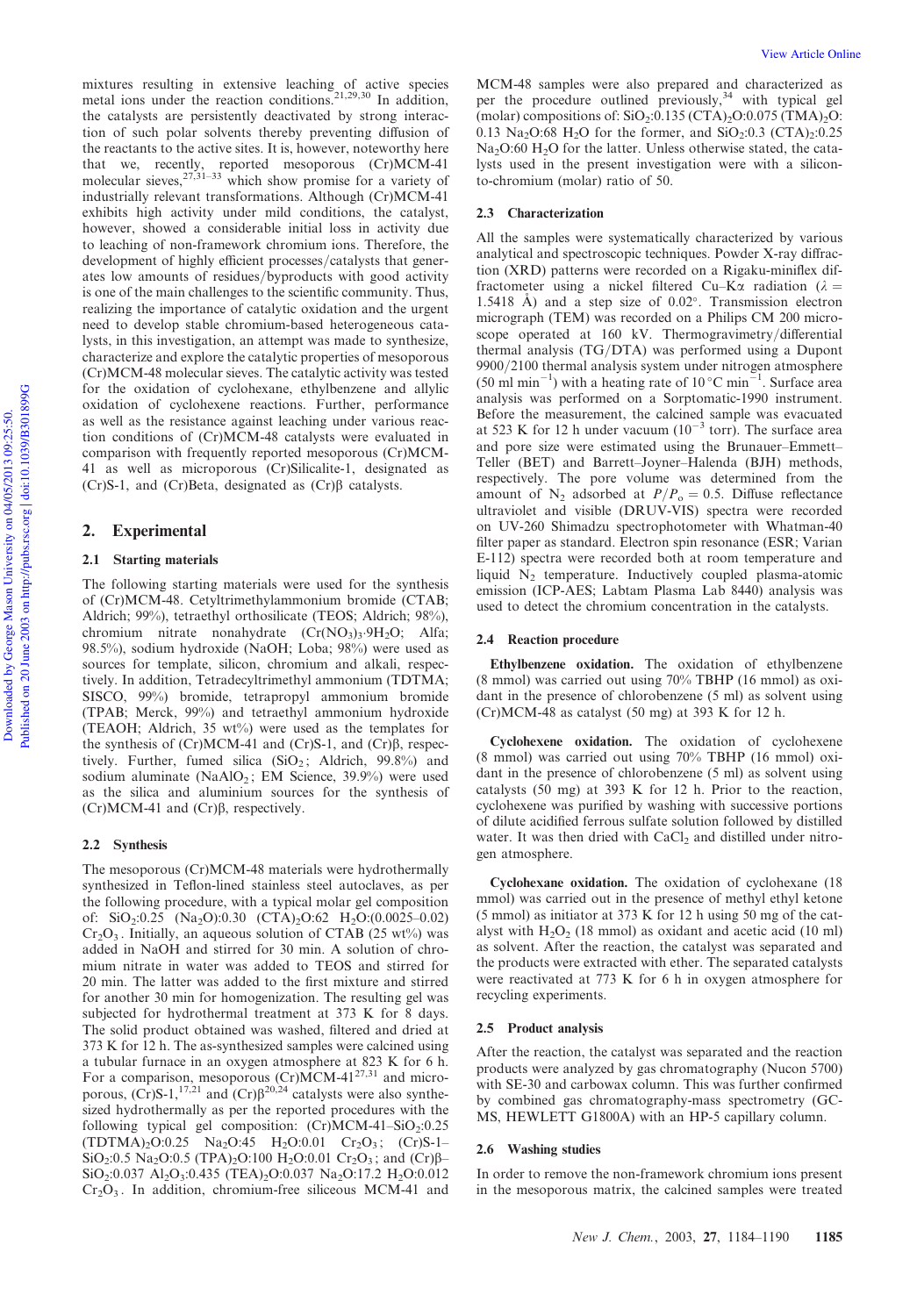

Fig. 1 XRD patterns of (Cr)MCM-48(50): (a) as-synthesized, (b) calcined, (c) washed and (d) recycled. Inset: XRD pattern of washed (Cr)MCM-48.

with ammonium acetate solution  $(1 M)$  as per the following procedure. About 100 mg of the catalyst was stirred with 30 ml of the solvent for 12 h at room temperature and filtered. This procedure was repeated a couple of times so as to ensure all the non-framework chromium ions were removed from the catalyst. In the final step, the catalyst was filtered, washed, dried at 373 K and recalcined at 773 K for 6 h in an oxygen atmosphere. The resulting sample is designated as (ammonium acetate) washed catalyst.

#### 2.7 Recycling studies

The leaching of chromium ions (under reaction conditions) from the mesoporous matrix was also verified by carrying out



Fig. 2  $N_2$  adsorption–desorption isotherm of calcined (Cr)MCM-48.



Fig. 3 TEM image of calcined (Cr)MCM-48.

several recycling experiments on both calcined and washed catalysts. The recycling experiments were carried out as follows. After the first reaction, the catalyst was recovered from the reaction mixture by filtration and washed with acetone. It was then dried and calcined at 823 K for 6 h in an oxygen atmosphere. The regenerated catalyst was used for further studies.

### 2.8 Filtrate studies

The leaching behaviour of chromium ion can also be confirmed by the filtrate experiments, *i.e.*, by carrying out the reaction with the '' filtrate solution'' obtained from treating the calcined/washed catalyst with oxidant and solvent at room temperature (300 K). The ethylbenzene reaction was performed using this filtrate solution at 393 K for 12 h without any further addition of the oxidant.

#### 2.9 Quenching studies

Since, it is well known from the work of Lempers and Shel $don<sup>21</sup>$  that there is a possibility of re-adsorption of leached (chromium) species onto the catalyst, and in order to avoid this problem, the reaction was followed using '' quenched solution'', which was obtained by separating the reactant mixture containing the catalyst, substrate, solvent and oxidant under the reaction temperature, 393 K for both ethylbenzene and cyclohexene, and 373 K for cyclohexane, after 2 h by filtration. The reaction was then continued as per the standard procedure on the quenched solution, and without any further addition of the oxidant.

## 3. Results and discussion

Fig. 1 shows the XRD patterns of various (Cr)MCM-48 samples, which are typical of mesoporous MCM-48 structure; all



Fig. 4 DRUV-VIS spectra of spectra of (Cr)MCM-48: (a) calcined, (b)  $1<sup>st</sup>$  recycled, (c)  $2<sup>nd</sup>$  recycled, (d) as-synthesized.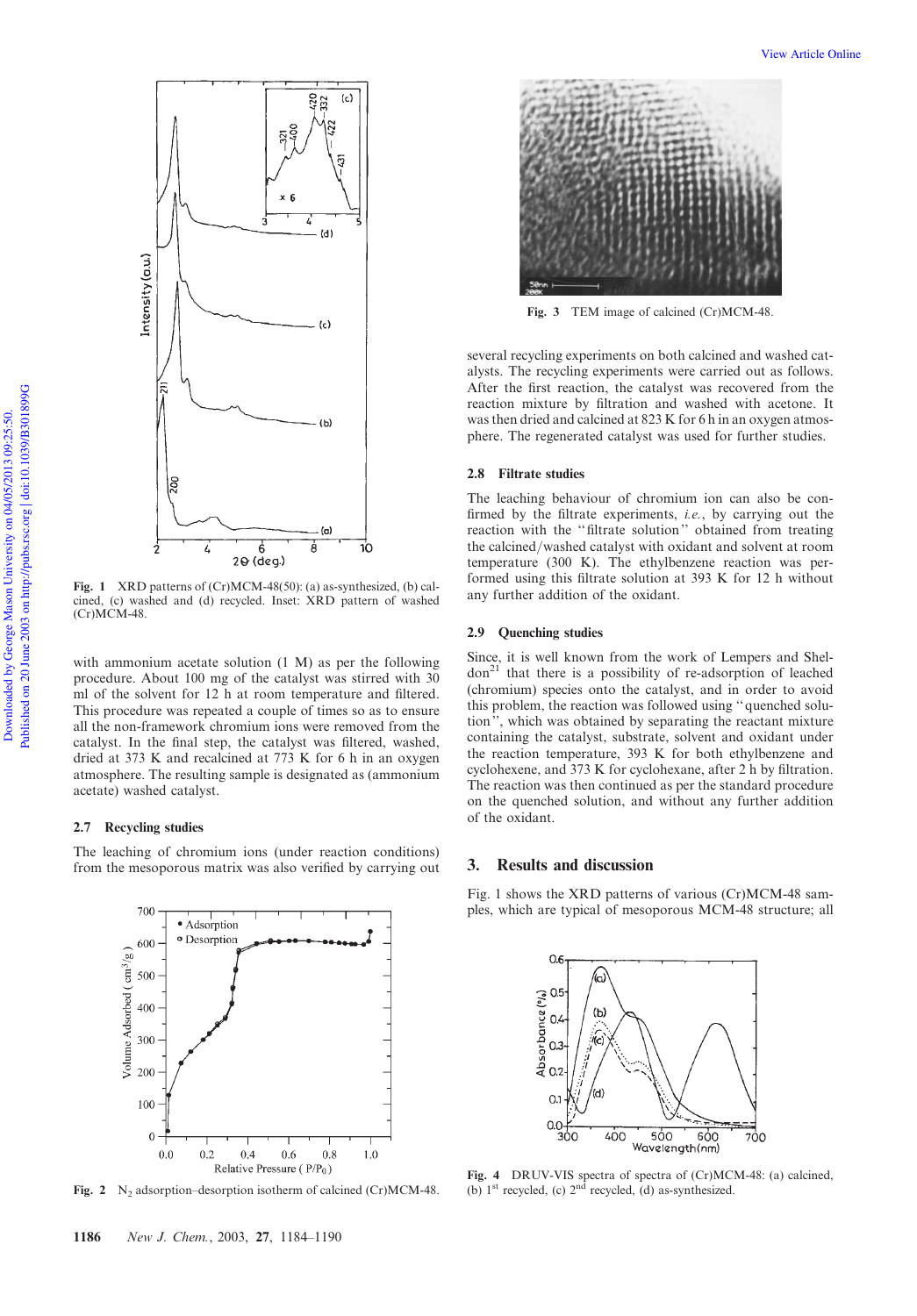Table 1 Oxidation of various organics over (Cr)MCM-48 molecular sieves

|                                               | Ethylbenzene <sup>a</sup> |                                      | $C$ yclohexene $a$     |                                            | $C$ yclohexane $\phi$  |                                      |
|-----------------------------------------------|---------------------------|--------------------------------------|------------------------|--------------------------------------------|------------------------|--------------------------------------|
| Catalyst                                      | Conversion<br>$(wt\%)$    | Acetophenone<br>selectivity $(wt\%)$ | Conversion<br>$(wt\%)$ | 2-cyclohexen-1-one<br>selectivity $(wt\%)$ | Conversion<br>$(wt\%)$ | Cyclohexanol<br>selectivity $(wt\%)$ |
| Calcined (Cr)MCM-48                           | 76.3                      | 85.9                                 | 67.4                   | 82.9                                       | 97.1                   | 98.8                                 |
| $\bullet$ After 2 h                           | 40.7                      | 66.7                                 | 28.1                   | 96.0                                       | 80.4                   | 90.9                                 |
| • Filtrate solution                           | (23.1)                    | 89.4                                 |                        |                                            |                        |                                      |
| • Quenched solution $\epsilon$                | 50.9(10.2)                | 68.0                                 | 42.0(13.9)             | 91.4                                       | 92.0(11.6)             | 94.4                                 |
| $\bullet$ 1 <sup>st</sup> recycled catalyst   | 54.5                      | 69.8                                 | 46.8                   | 76.1                                       | 92.1                   | 95.0                                 |
| $\bullet$ 2 <sup>nd</sup> recycled catalyst   | 47.4                      | 67.5                                 | 35.9                   | 75.5                                       | 91.9                   | 93.9                                 |
| Washed (Cr)MCM-48                             | 47.1                      | 73.6                                 | 33.2                   | 73.7                                       | 90.2                   | 95.9                                 |
| $\bullet$ After 2 h                           | 22.2                      | 56.0                                 | 17.9                   | 90.6                                       | 52.6                   | 96.8                                 |
| • Filtrate solution                           | (4.9)                     | 49.7                                 | (1.4)                  | 74.1                                       | (5.0)                  | 94.3                                 |
| • Quenched solution <sup><math>c</math></sup> | 27.3(5.1)                 | 46.0                                 | 19.7(1.8)              | 87.4                                       | 57.4 (4.8)             | 97.4                                 |
| $\bullet$ 1 <sup>st</sup> recycled catalyst   | 46.0                      | 71.0                                 | 33.9                   | 75.5                                       | 91.5                   | 95.6                                 |
| $\bullet$ 2 <sup>nd</sup> recycled catalyst   | 45.2                      | 68.9                                 | 36.1                   | 79.9                                       | 89.8                   | 92.8                                 |
| $MCM-48$                                      | 4.3                       | 61.0                                 | 3.7                    | 51.1                                       | 10.9                   | 95.1                                 |
| No catalyst                                   | 4.7                       | 60.0                                 | 2.7                    | 41.6                                       | 9.0                    | 78.1                                 |

*a* Reaction conditions: Substrate:Oxidant = 1:2; 5 ml chlorobenzene (solvent); Catalyst = 6 wt%; Temperature = 393 K; Time = 12 h. *b* Reaction conditions: Substrate:Oxidant = 1:1; 10 ml Acetic acid (solvent); Catalyst = 3.3 wt%; Temperature = 373 K; Time = 12 h. <sup>c</sup> Values in parenthesis indicate the conversion due to leached chromium.

the reflections were indexed on the basis of cubic symmetry.<sup>34–36</sup> Fig. 2 depicts the N<sub>2</sub> sorption isotherms of calcined (Cr)MCM-48, which follow type IV isotherm, characteristic of mesoporous materials. Further, they also exhibit high pore volume (0.88 cm<sup>3</sup> g<sup>-1</sup>), huge specific surface area (1140 m<sup>2</sup>)  $g^{-1}$ ) and large pore diameter (30 Å). Fig. 3 illustrates the TEM image of calcined (Cr)MCM-48, which clearly indicates the good quality of the sample. $37$  The TG of the calcined samples show a relatively small weight loss (5% for (Cr)MCM-48) as compared to its siliceous analogues (22% for MCM-48) suggesting that part of the silanol groups are consumed for stabilization of chromium ions in the matrix in a similar manner as reported for chromium oxide supported on silica matrix<sup>38</sup> as well as for  $(Cr)MCM-41$ .<sup>31</sup> The DTA shows the corresponding exothermic/endothermic transitions in accordance with the TG results.

The DRUV-VIS spectrum of as-synthesized sample (Fig. 4d) show absorption bands centering at 620 and 440 corresponding to trivalent chromium in octahedral coordination.<sup>27,31,39–42</sup> On the other hand, the calcined samples display a new prominent band (Fig. 4a) centering at 367 nm with a shoulder around 440 nm. They are assigned to charge transfer bands associated with chromate and/or polychromate type species.<sup>27,31–33,39–42</sup> As expected, the recycled catalysts (Fig. 4b and 4c) showed a decrease in absorption band intensities due to the removal of non-framework chromium ions under reaction conditions. The EPR spectra of as-synthesized samples (not reproduced here) depict a broad spectra ( $g_{\text{eff}} = 1.98$ ) indicating the presence of trivalent chromium in octahedral coordination, while for the calcined samples a sharp signal at  $g_{\text{eff}} = 1.97$  (not reproduced here) is noticed, which is characteristic of pentavalent chromium in tetrahedral coordination.<sup>31,32,40–42</sup>

Table 1 summarizes the oxidation results of ethylbenzene, cyclohexene, and cyclohexane over (Cr)MCM-48. It is clear from this table that the catalyst shows very good conversion for the substrates and excellent selectivity of the products. More importantly, the activity is much higher than (Cr)MCM-41 (Table 2) as well as many other chromium-based catalysts reported so far. However, as expected, a decrease in catalytic activity was observed in all cases upon recycling

|  | <b>Table 2</b> Oxidation of various organics over (Cr)MCM-41 molecular sieves |  |  |  |  |  |  |
|--|-------------------------------------------------------------------------------|--|--|--|--|--|--|
|--|-------------------------------------------------------------------------------|--|--|--|--|--|--|

|                                             | Ethylbenzene <sup>a</sup> |                                   | $C$ yclohexene $a$     |                                            | $C$ yclohexane $\theta$ |                                       |  |
|---------------------------------------------|---------------------------|-----------------------------------|------------------------|--------------------------------------------|-------------------------|---------------------------------------|--|
| Catalyst                                    | Conversion<br>$(wt\%)$    | Acetophenone<br>selectivity (wt%) | Conversion<br>$(wt\%)$ | 2-cyclohexen-1-one<br>selectivity $(wt\%)$ | Conversion<br>$(wt\%)$  | Cyclohexanol<br>Selectivity( $wt\%$ ) |  |
| Calcined (Cr)MCM-41                         | 70.0                      | 92.0                              | 51.1                   | 76.3                                       | 98.9                    | 92.9                                  |  |
| $\bullet$ After 2 h                         | 26.9                      | 93.0                              | 17.9                   | 89.4                                       | 71.3                    | 91.6                                  |  |
| • Filtrate solution                         | (20.9)                    | (92.0)                            |                        |                                            |                         |                                       |  |
| • Quenched solution <sup>b</sup>            | 55.0(28.1)                | 87.0                              | 29.5(11.6)             | 74.5                                       | 85.5 (14.2)             | 94.6                                  |  |
| $\bullet$ 1 <sup>st</sup> recycled catalyst | 43.0                      | 94.0                              | 41.8                   | 68.5                                       | 75.1                    | 95.3                                  |  |
| $\bullet$ 2 <sup>nd</sup> recycled catalyst | 30.2                      | 75.0                              | 33.3                   | 69.7                                       | 74.5                    | 95.3                                  |  |
| Washed (Cr)MCM-41                           | 32.0                      | 72.3                              | 27.0                   | 67.7                                       | 72.2                    | 90.7                                  |  |
| $\bullet$ After 2 h                         | 15.0                      | 71.0                              | 12.1                   | 90.6                                       | 42.1                    | 89.4                                  |  |
| • Filtrate solution                         | (5.1)                     | 73.3                              | (1.5)                  | 68.4                                       | (4.7)                   | 87.1                                  |  |
| • Quenched solution $\epsilon$              | 17.3(2.3)                 | 79.0                              | 13.4(1.3)              | 79.1                                       | 48.6(6.3)               | 83.3                                  |  |
| $\bullet$ 1 <sup>st</sup> recycled catalyst | 30.3                      | 75.5                              | 25.7                   | 69.0                                       | 73.6                    | 93.3                                  |  |
| $\bullet$ 2 <sup>nd</sup> recycled catalyst | 31.2                      | 68.9                              | 25.0                   | 69.0                                       | 71.1                    | 98.5                                  |  |
| $MCM-41$                                    | 4.1                       | 67.1                              | 3.1                    | 47.1                                       | 11.6                    | 96.4                                  |  |
| No catalyst                                 | 4.7                       | 60.0                              | 2.7                    | 41.6                                       | 9.0                     | 78.1                                  |  |

<sup>*a*</sup> Reaction conditions: Substrate:Oxidant = 1:2; 5 ml chlorobenzene (solvent); Catalyst = 6 wt%; Temperature = 393 K; Time = 12 h. <sup>*b*</sup> Reaction conditions: Substrate:Oxidant = 1:1; 10 ml Acetic acid (solvent); Catalyst = 3.3 wt%; Temperature = 373 K; Time = 12 h. <sup>c</sup> Values in parenthesis indicate the conversion due to leached chromium.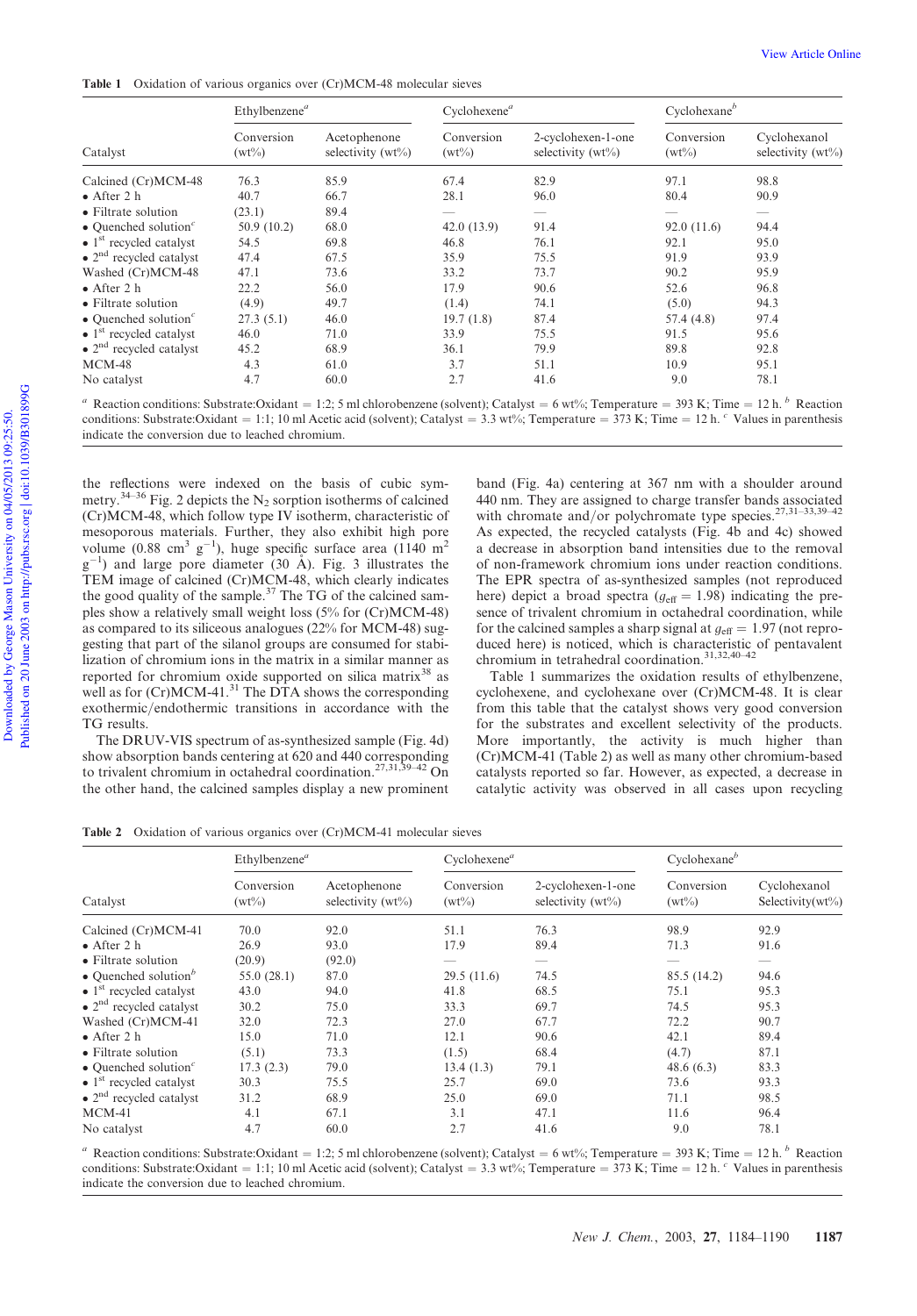Table 3 Catalytic performance of various chromosilicate molecular sieves for the cyclohexane oxidation reaction*<sup>a</sup>*

|              | Conversion $(wt\%)$ |         |         |         |  |  |  |
|--------------|---------------------|---------|---------|---------|--|--|--|
| Catalyst     | 1st run             | 2nd run | 3rd run | 4th run |  |  |  |
| $(Cr)MCM-48$ | 97.1                | 92.1    | 91.7    | 91.9    |  |  |  |
| $(Cr)MCM-41$ | 98.9                | 72.1    | 72.2    | 72.8    |  |  |  |
| $(Cr)\beta$  | 56.1                | 30.7    | 21.4    | 19.5    |  |  |  |
| $(Cr)S-1$    | 44.8                | 28.5    | 22.1    | 20.6    |  |  |  |

<sup>*a*</sup> Reaction conditions: Substrate: Oxidant = 1:1; 10 ml Acetic acid (solvent); Catalyst = 3.3 wt%; Temperature = 373 K; Time = 12 h.



Fig. 5 DRUV-VIS spectra of (Cr)MCM-48: (a) calcined, (b) ammonium acetate washed, (c) recycled.

experiments, owing to the leaching of non-framework chromium ions from the matrix under the reaction conditions. This observation is in accordance with the DRUV-VIS studies where a change in the absorption intensities is noticed for the recycled samples (*see* Fig. 4). This is further confirmed by filtrate and quenching studies where the latter give typical conversion close to or slightly higher than that obtained from the former. The substantial activity of the filtrate solution is accounted for the leached chromium (homogeneous medium) while for the quenched solution, a combined effect of both heterogenous and homogeneous medium is responsible.

It is, however, important to note that unlike many other chromium-based microporous molecular sieve catalysts, *e.g.*, (Cr)S-1 and (Cr)  $\beta$ , which exhibit a significant loss in activity owing to a continuous leaching of active chromium ions from the matrix, the mesoporous materials losses the activity only in the  $1<sup>st</sup>$  recycling ( $2<sup>nd</sup>$  run) experiments (Table 3). The observed leaching pattern of microporous materials is in good agreement with Sheldon and co-workers.<sup>21,29,30</sup> Furthermore, ICP-AES results unambiguously support the above observation where the absence and presence of chromium is noticed in

the quenched solutions obtained from the recycled mesoporous and microporous catalysts, respectively. It is also to be noted here that DRUV-VIS studies of (Cr)MCM-48 show only a marginal change in the absorption band intensity for the  $2^{nc}$ recycled or 3rd run (see Fig. 4c). The results are further verified with (ammonium acetate) washed samples where the activity of the mesoporous catalysts remains nearly constant even after several recycling experiments (see Tables 1 and 2). This is in accordance with DRUV-VIS studies where the washed catalyst (Fig. 5b) shows nearly similar absorption intensities as that of the recycled catalyst (Fig. 5c), which markedly supports the above conjecture. In addition, ICP-AES results of filtrate and quenched solutions (washed catalyst) give no indication of the presence of chromium. Moreover, the reactions carried out over the quenched and filtrate solutions of the washed catalysts corroborate the above conclusion in that they show very low conversion, which is nearly the same as that obtained without the use of catalyst or in blank reactions (see Tables 1 and 2). Thus, the nearly unaltered (or marginally affected) catalytic activity after the first cycle or after washing experiments suggest that the leaching of the active chromium ions from the mesoporous matrix is minimal.

At this juncture, it is also worth noting that irrespective of the substrate molecules, the catalytic activity of (Cr)MCM-48 is always higher than (Cr)MCM-41. Furthermore, it is also interesting to note that even after various treatments, the (Cr)MCM-48 catalysts possess much higher chromium content than the corresponding (Cr)MCM-41 catalysts (*cf.* Tables 4 and 5). Thus, the superior performance of the former could be attributed to the three-dimensional pore system as well as to the stabilization of the larger amount of chromium in the former  $(0.98\%)$  than in the latter  $(0.77\%)$ . It is also worth mentioning here that the (Cr)MCM-48 catalyst showed good structural stability (see Fig. 1d) even after (several runs) cycling experiments. Thus, the catalyst can very well be reused without affecting either the activity or the catalyst characteristics.

The oxidation of cyclohexane was also studied over both calcined and washed (Cr)MCM-48 with different silicon-tochromium ratios and the results are presented in Table 4. It is clear from this table that the catalytic conversion increases with increase in chromium content, *i.e.*, from a Si/Cr ratio of 200 to 50. However, as expected, in all cases, a decrease in conversion was observed on washed catalysts due to leaching of non-framework chromium from the matrix. A similar observation was also made for (Cr)MCM-41 (see Table 5). Hence, all further experiments were carried out over washed catalysts. In order to check the influence of the various parameters on the reaction as well as for a detailed study, we have chosen cyclohexane as the substrate, and the reaction was performed with various catalyst amounts over (Cr)MCM-48(100). The results are shown in Fig. 6. It is clear from the figure that the conversion increases with increase in catalyst amount. However, at higher catalyst concentration there is a considerable decrease

Table 4 Oxidation of cyclohexane over various (Cr)MCM-48 molecular sieves*<sup>a</sup>*

| Catalyst <sup>b</sup> | Calcined catalysts              |                        |                      |                            | Washed catalyst     |                        |                      |                            |
|-----------------------|---------------------------------|------------------------|----------------------|----------------------------|---------------------|------------------------|----------------------|----------------------------|
|                       | Chromium<br>content<br>$(wt\%)$ | Cyclohexane            | Selectivity $(wt\%)$ |                            | Chromium            | Cyclohexane            | Selectivity $(wt\%)$ |                            |
|                       |                                 | conversion<br>$(wt\%)$ |                      | Cyclohexanol Cyclohexanone | content<br>$(wt\%)$ | conversion<br>$(wt\%)$ |                      | Cyclohexanol Cyclohexanone |
| $(Cr)MCM-48(25)$      | 2.39                            | 90.3                   | 95.1                 | 1.2                        | 1.65                | 84.8                   | 93.0                 | 6.0                        |
| $(Cr)MCM-48(50)$      | 1.58                            | 97.1                   | 98.8                 | 1.0                        | 0.98                | 90.2                   | 95.9                 | 3.7                        |
| $(Cr)MCM-48(100)$     | 0.92                            | 87.8                   | 98.9                 | 1.1                        | 0.56                | 68.9                   | 98.5                 | 1.5                        |
| $(Cr)MCM-48(200)$     | 0.45                            | 64.4                   | 98.7                 |                            | 0.28                | 47.1                   | 99.0                 | 1.0                        |

<sup>*a*</sup> Reaction conditions: Substrate:Oxidant = 1:1; 10 ml Acetic acid (solvent); Catalyst = 3.3 wt%; Temperature = 373 K; Time = 12 h. <sup>*b*</sup> Number in parenthesis indicate the nominal Si/Cr molar ratio in synthesis gel.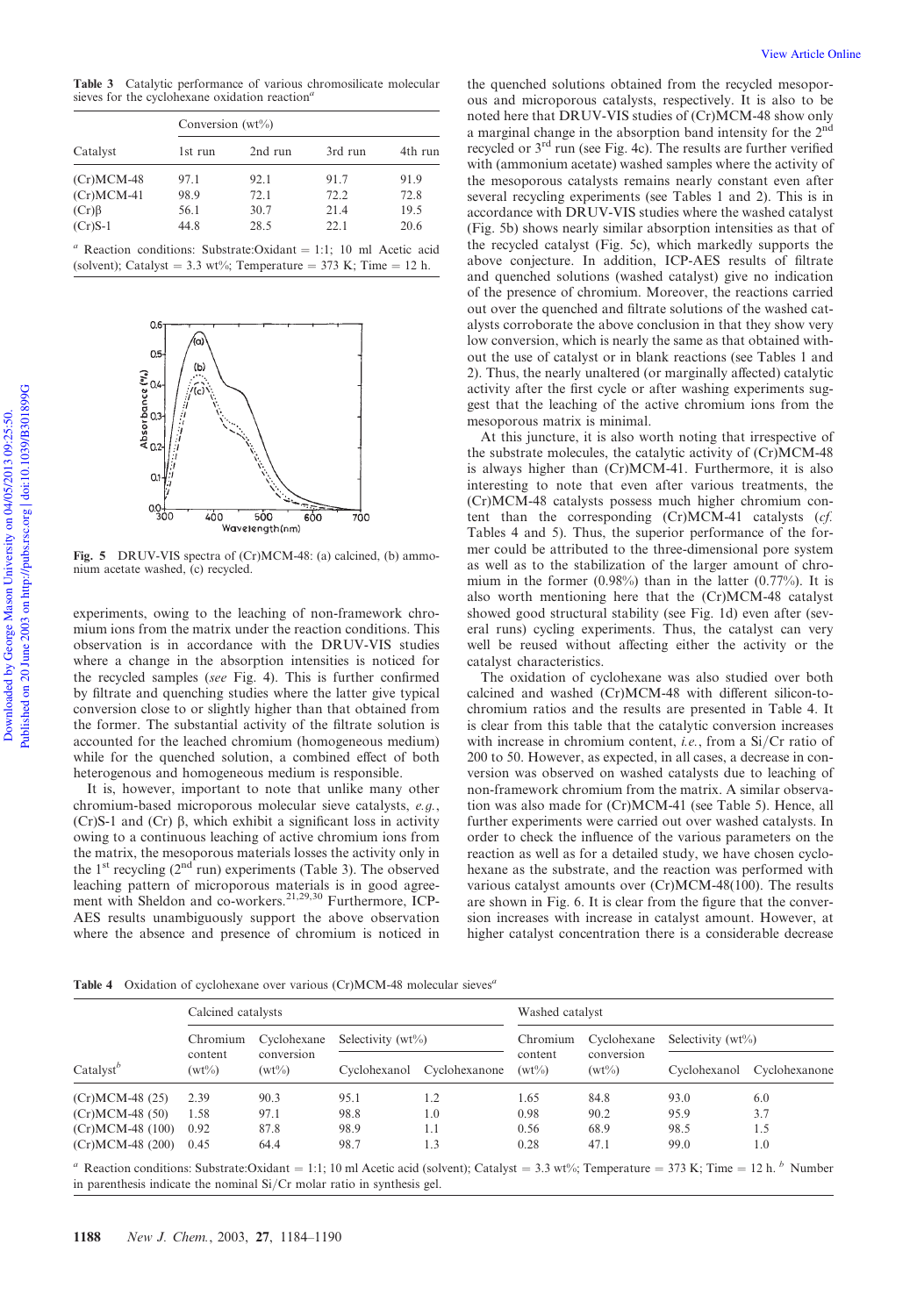Table 5 Oxidation of cyclohexane over (Cr)MCM-41 molecular sieve with different Si/Cr ratios*<sup>a</sup>*

|                                                                                                                                                                                                                          | Calcined catalyst   |                                       |                    |                            | Washed catalyst     |                        |                    |                            |
|--------------------------------------------------------------------------------------------------------------------------------------------------------------------------------------------------------------------------|---------------------|---------------------------------------|--------------------|----------------------------|---------------------|------------------------|--------------------|----------------------------|
|                                                                                                                                                                                                                          | Chromium            | Cyclohexane<br>Conversion<br>$(wt\%)$ | Selectivity $(\%)$ |                            | Chromium            | Cyclohexane            | Selectivity $(\%)$ |                            |
| $Catalyst^b$                                                                                                                                                                                                             | content<br>$(wt\%)$ |                                       |                    | Cyclohexanol Cyclohexanone | content<br>$(wt\%)$ | Conversion<br>$(wt\%)$ |                    | Cyclohexanol Cyclohexanone |
| $(Cr)MCM-41(25)$                                                                                                                                                                                                         | 1.98                | 99.0                                  | 88.7               | 1.0                        | 1.01                | 89.7                   | 91.9               | 1.3                        |
| $(Cr)MCM-41(50)$                                                                                                                                                                                                         | 1.23                | 98.9                                  | 92.9               | 0.3                        | 0.77                | 72.2                   | 90.7               | 1.4                        |
| $(Cr)MCM-41(100)$                                                                                                                                                                                                        | 0.57                | 75.9                                  | 94.1               | 4.9                        | 0.43                | 59.7                   | 90.8               | 1.1                        |
| $(Cr)MCM-41(200)$                                                                                                                                                                                                        | 0.27                | 62.2                                  | 94.1               | 5.7                        | 0.21                | 47.3                   | 90.5               | 0.8                        |
| " Reaction conditions: Substrate:Oxidant = 1:1; 10 ml Acetic acid (solvent); Catalyst = 3.3 wt%; Temperature = 373 K; Time = 12 h. " Number<br>in parenthesis indicate the nominal $Si/Cr$ molar ratio in synthesis gel. |                     |                                       |                    |                            |                     |                        |                    |                            |

in cyclohexanol selectivity owing to formation of cyclohexanone and a trace amount of ring oxidized product.

Fig. 7 presents the results of the oxidation of cyclohexene over (Cr)MCM-48 washed catalysts using chlorobenzene and methanol as solvents and different catalyst amounts. As described earlier,<sup>9</sup> the reaction is highly dependent on solvents, the use of polar solvents favours oxidation at the double bond, whereas the non-polar solvents leads to allylic oxidation. It can be seen from the figure that cyclohexene conversion as well as 2-cyclohexen-1-one selectivity is high with non-polar solvent, *viz.*, chlorobenzene. However, the use of polar solvents such as methanol, the conversion (cyclohexene) as well as 2-cyclohexen-1-one selectivity decreases and that cyclohexene oxide is obtained as the major product. Further, it can also be seen from this figure that, irrespective of the solvents used, the cyclohexene conversion increases as the catalyst amount is increased. However, the selectivity of the products displays a different pattern. That is, in the case of chlorobenzene, 2-cyclohexen-1-one was obtained as main product along with small amounts of cyclohexene oxide. Furthermore, 2-cyclohexen-1 one selectivity increases with increase in catalyst amount while the corresponding cyclohexene oxide selectivity decreases. This is in line with the earlier observation using homogeneous catalysts, *e.g.*, pyridinium chlorochromate.<sup>3</sup> On the other hand, at lower catalyst concentration and in presence of methanol; cyclohexene oxide was obtained as major product while at higher catalyst amount selectivity decreases at the cost of 2-cyclohexen-1-one. The formation of the latter could, however, be accounted for by the increase in catalyst amount, *vis-a`-vis* higher chromium content in the sample.



Fig. 6 Effect of catalyst amount on cyclohexane oxidation over washed (Cr)MCM-48 (100).

# 4. Conclusion

In summary, it is concluded from this investigation that the mesoporous (Cr)MCM-48 material functions as a promising heterogeneous catalyst for selective oxidation of various organics such as ethylbenzene, cyclohexene and cyclohexane with very high activity. Further, it is also demonstrated that large quantities of chromium can be incorporated and stabilized in MCM-48 matrix. Thus, the presence of a high amount of chromium in (Cr)MCM-48, besides the three-dimensional



Fig. 7 Effect of catalyst amount as well as solvent on the oxidation of cyclohexene over (Cr)MCM-48: (a) chlorobenzene and (b) methanol.